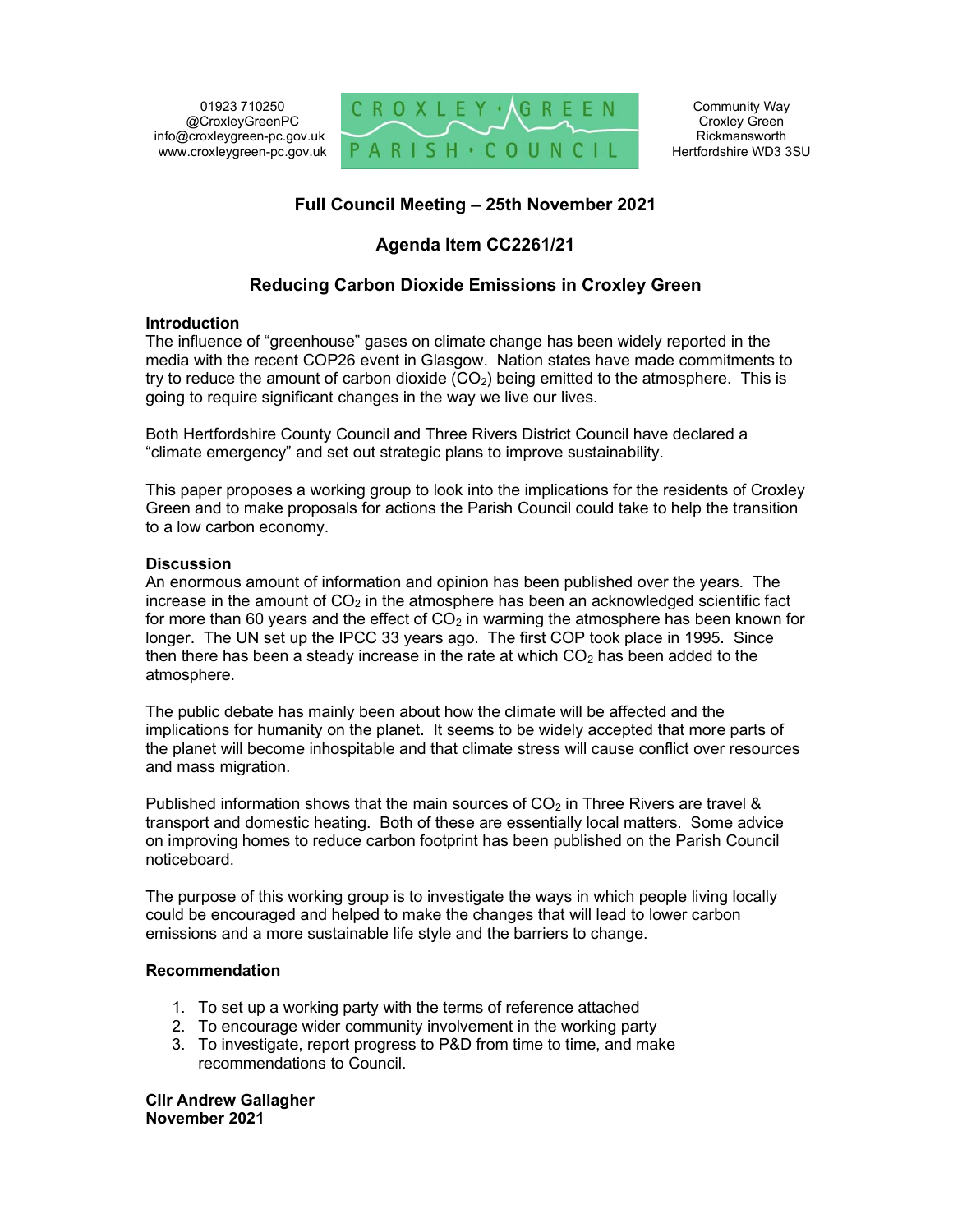# ANNEX A – DRAFT TERMS OF REFERENCE

## CROXLEY GREEN PARISH COUNCIL

### REDUCING CARBON DIOXIDE EMISSIONS IN CROXLEY GREEN

### 1. Membership

Members of the working group will be appointed by the Parish Council and membership will be reviewed annually.

Members of the public may also be members of the working group, subject to agreement by the Parish Council.

#### 2. Leader

The leader of the working group must be an elected Member and will be chosen by the working group and agreed by the Parish Council. This will be subject to review annually.

The leader will be the working group's main point of contact for Council staff, Council members and members of the public.

#### 3. Responsibility and powers

Working groups cannot make decisions on behalf of the Parish Council.

The working group will report progress to the Planning & Development Committee.

The working group will report its recommendations to the Council for approval.

#### 4. Purpose

The purpose of the working group is to

- Investigate how carbon dioxide emissions could be reduced in Croxley Green.
- Identify the barriers to reducing those emissions and
- Suggest ways in which they might be overcome.

#### 5. Meeting Schedule

The working group will meet on an ad-hoc basis at times convenient to Members.

The aim is to make substantial progress and make proposals to Council this financial year.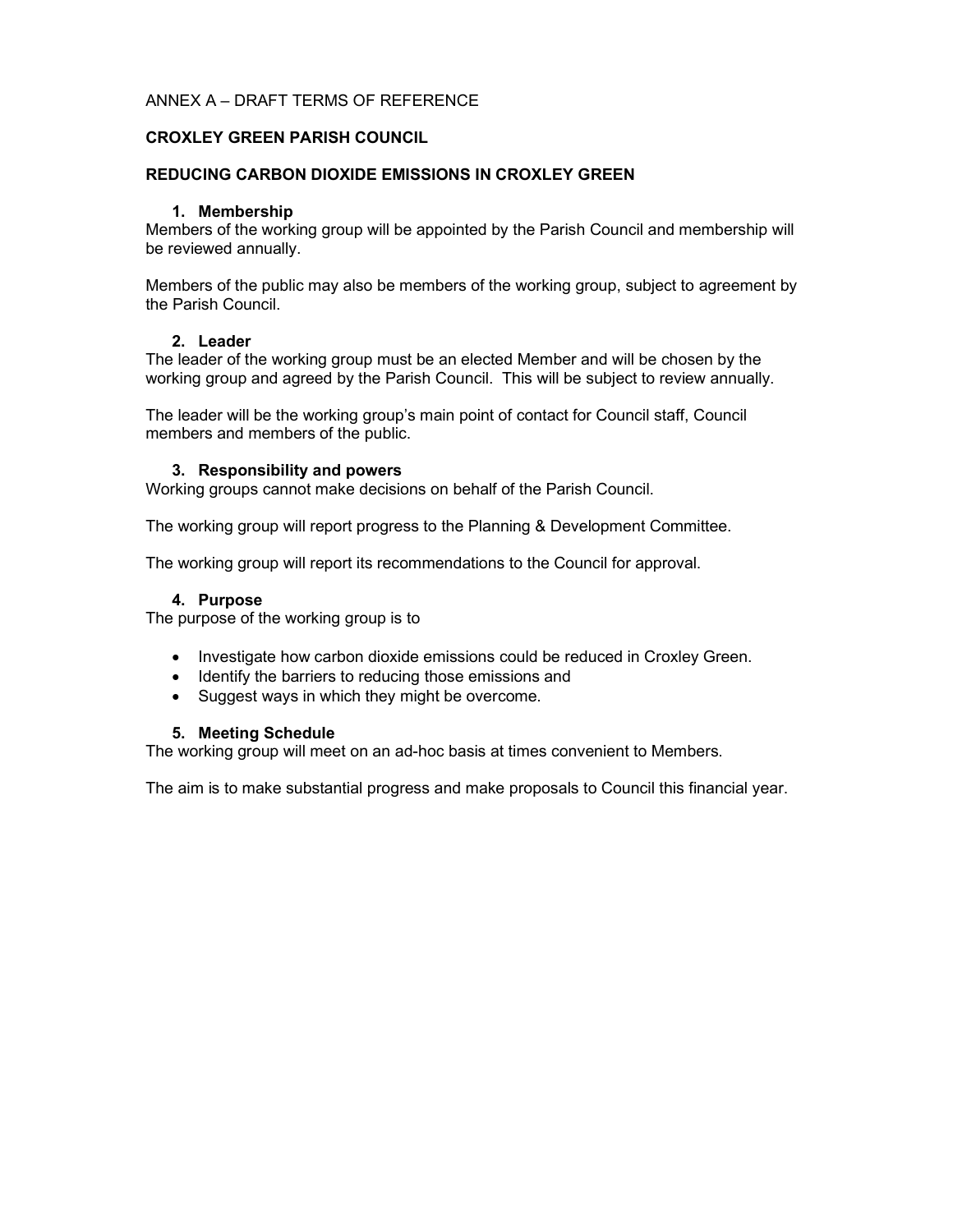# ANNEX B – CONTEXT

# COP26

COP26 has proposed the need for very significant reductions in CO2 emission by 2030 to meet the target of limiting global temperature rise to 1.5°C by the end of this century.

The target is for a 50% reduction from present levels over the next eight years. This is equivalent to an 8% reduction from year to year.

## Three Rivers emissions report 2019

https://www.threerivers.gov.uk/egcl-page/three-rivers-emissions-report-2019 The government department for Business, Energy and Industrial Strategy (BEIS) release annual carbon emissions (CO2) data broken down by local authorities. Due to the complexity of the data, the most recent information is always 18 months old. Three Rivers 2019 CO2 data has now been released.



# Three Rivers Carbon Budget

A 'carbon budget' is the cumulative amount of carbon dioxide emissions permitted over a period of time.

Once carbon dioxide reaches the atmosphere it can take between 300-1000 years to breakdown, which is why when considering emissions reductions, it is crucial to take into account carbon budgets.

The Tyndall Centre for Climate Change Research are a leading climate organisation in the UK who use science-based targets to help local authorities calculate their area's carbon budgets so that they can cut their emissions in line with climate science and the UN Paris Agreement. The extract below is from their summary report for Three Rivers.

"Based on our analysis, for Three Rivers to make its 'fair' contribution towards the Paris Climate Change Agreement, the following recommendations should be adopted: